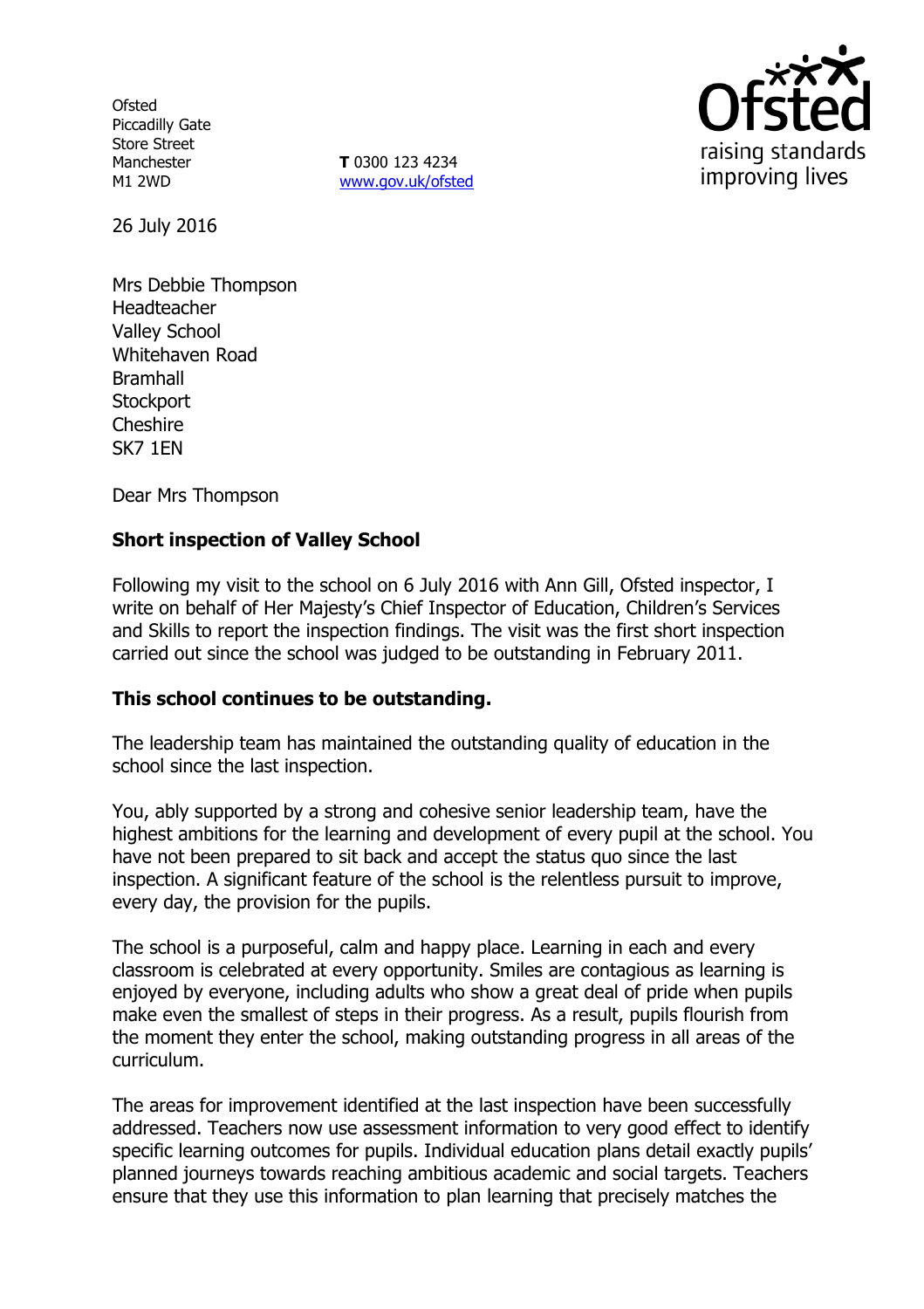

differing and complex needs of each pupil in their class.

# **Safeguarding is effective.**

Leaders ensure that safeguarding is given the highest priority. Robust procedures and policies to help keep pupils safe are in place and fully understood by all. The school is proactive in ensuring that every aspect of safeguarding is excellent. Recent support work with another local special school has brought a further level of challenge and the sharing of expertise. Staff are very well trained in aspects such as personal care and the administration of medicines. Furthermore, each new member of staff completes an extensive 12-hour safeguarding training programme. All statutory checks have been undertaken to ensure that adults are suitable to work with children.

## **Inspection findings**

- Leaders have an encyclopaedic knowledge of the strengths and weaknesses of the school. This is because they use a plethora of information to assess how well each and every child is achieving. They use this information with class teachers to precisely identify what is needed to improve. This information is then used to inform wider school improvements.
- Leaders use frequent checks on the quality of teaching to support and challenge staff to become even better. Senior leaders are a constant presence throughout the school; they keep their fingers on the pulse of everything that is going on. Leaders use their own expertise as experienced practitioners to provide clear guidance that, consequently, ensures that the quality of teaching throughout the school is excellent.
- Leaders' commitment to providing high-quality professional development for all staff contributes strongly to the excellent teaching and learning in the school. Training is matched closely to the individual needs of staff and the pupils with whom they work. Teaching assistants who were interviewed during the inspection stated that they are very well supported by the school to ensure that they have the skills to undertake their role.
- Governance of the school is strong. Governors have a wide range of relevant skills that they bring to bear in their roles. They have an excellent understanding of the strengths and weaknesses of the school and use an array of information to hold leaders stringently to account for the impact of their actions.
- Teachers are highly skilled. They know the differing and often complex needs of each and every pupil in detail. Lessons are clearly structured to meet the needs of individual pupils. All staff are aware of each pupils' targets or behaviour support plans, and activities explicitly address these. This attention to detail ensures that pupils make the small and large steps that they need to move forward.
- Excellent relationships between staff and pupils have been carefully nurtured and underpin the strong progress that pupils make in each class.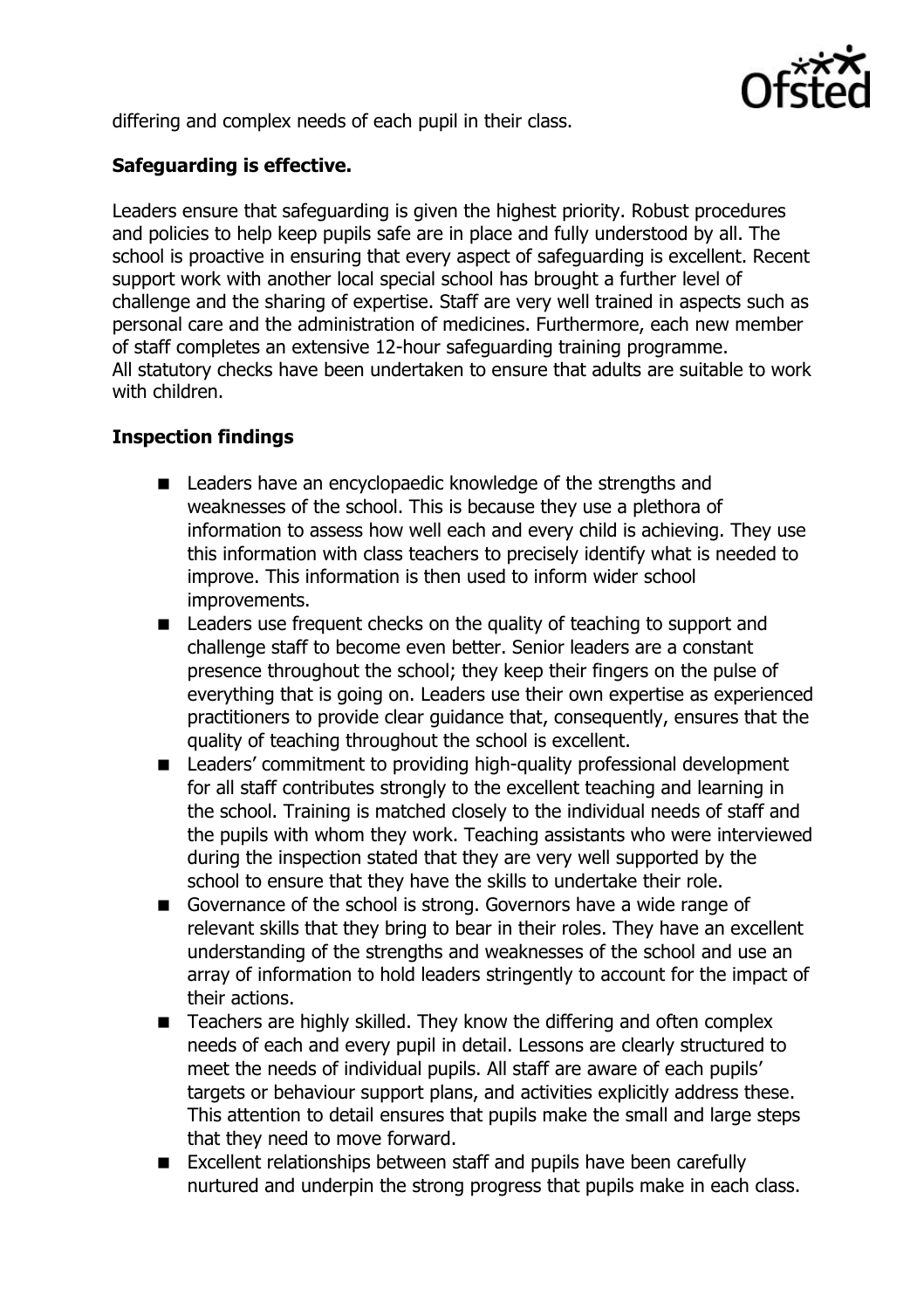

Adults, for instance, understand the need to be patient and give pupils the time that is required to become involved in lessons and respond to questions.

- Adults are highly effective at supporting pupils to communicate through a wide range of strategies, such as using pictures or signing. Teachers and teaching assistants are adept at recognising and responding to pupils' subtle communications and, as a result, are highly successful in helping pupils to express their wishes and feelings.
- Teaching assistants play a key role in the excellent progress that pupils make at the school. They have the same high expectations and ambitions for the pupils as leaders and teachers. Communication and teamwork are key features of this outstanding school. In each classroom, teachers and teaching assistants are clear about their roles and, as a result, are able to dedicate their time to ensuring that every pupil makes the progress of which they are capable.
- The curriculum is broad and rich. Great care is given to ensure that pupils are enthused by their learning. Older pupils, for instance, developed their understanding of the concept of on and off through the use of a remotely controlled robot.
- **Enrichment activities further add to pupils' broad range of experiences and** learning. In the spring term, for instance, a number of pupils attended a four-day residential visit, where they took part in activities such as climbing, archery, canoeing and pottery.
- **Adults celebrate success at every opportunity, acting as highly positive role** models for the pupils. As a result, pupils encourage each other and revel in each other's achievements. One pupil, for example, was delighted when her classmate was able to successfully join in with a naming activity.
- A significant feature of teaching and learning in the school is the enjoyment that everyone gains from lessons. Classrooms echo with laughter, and adults and pupils alike wear smiles at every opportunity. It is clearly apparent that staff at all levels are extremely dedicated, contributing exceptionally well to pupils' well-being and personal development.
- The bright and welcoming school environment is very well planned to support pupils to develop both academically and physically. The wellresourced outdoor playground, for instance, allows pupils to develop their gross motor skills. During the inspection, pupils were observed skilfully riding tricycles and exploring the school grounds during lunchtime.
- No learning time is wasted throughout the day. Teachers and other adults exploit every opportunity to develop language and communication skills. During snack and lunchtime, for instance, adults engage pupils in wideranging social conversations.
- Excellent links with multi-disciplinary and external agencies, such as occupational therapy, physical therapy and social care, ensure that specialist advice and support is provided to ensure that the physical, social and emotional well-being of pupils is exceptional.
- The inclusive nursery provision for mainstream children and children with special educational needs and/or disability reflects the strengths seen